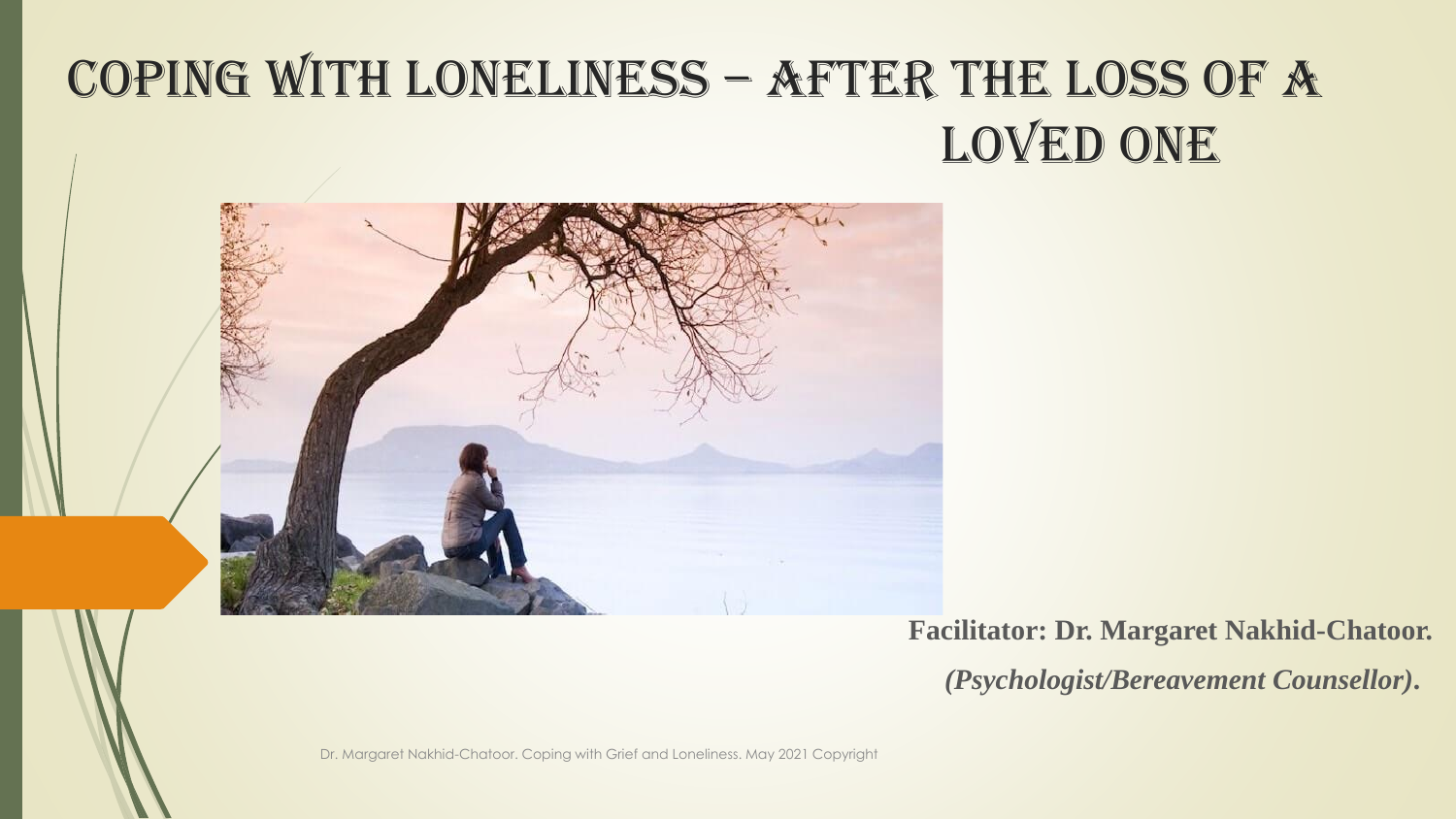#### Who can really tell you how to grieve?

### иоворх киомг THE PAIN I FEEL

#### **\*sayitoutloud**



*OVERT or active Pain-Endless crying Anger Denial Inconsolable sorrow*

**Passive and Introverted Pain– Silence Numbness Withdrawal**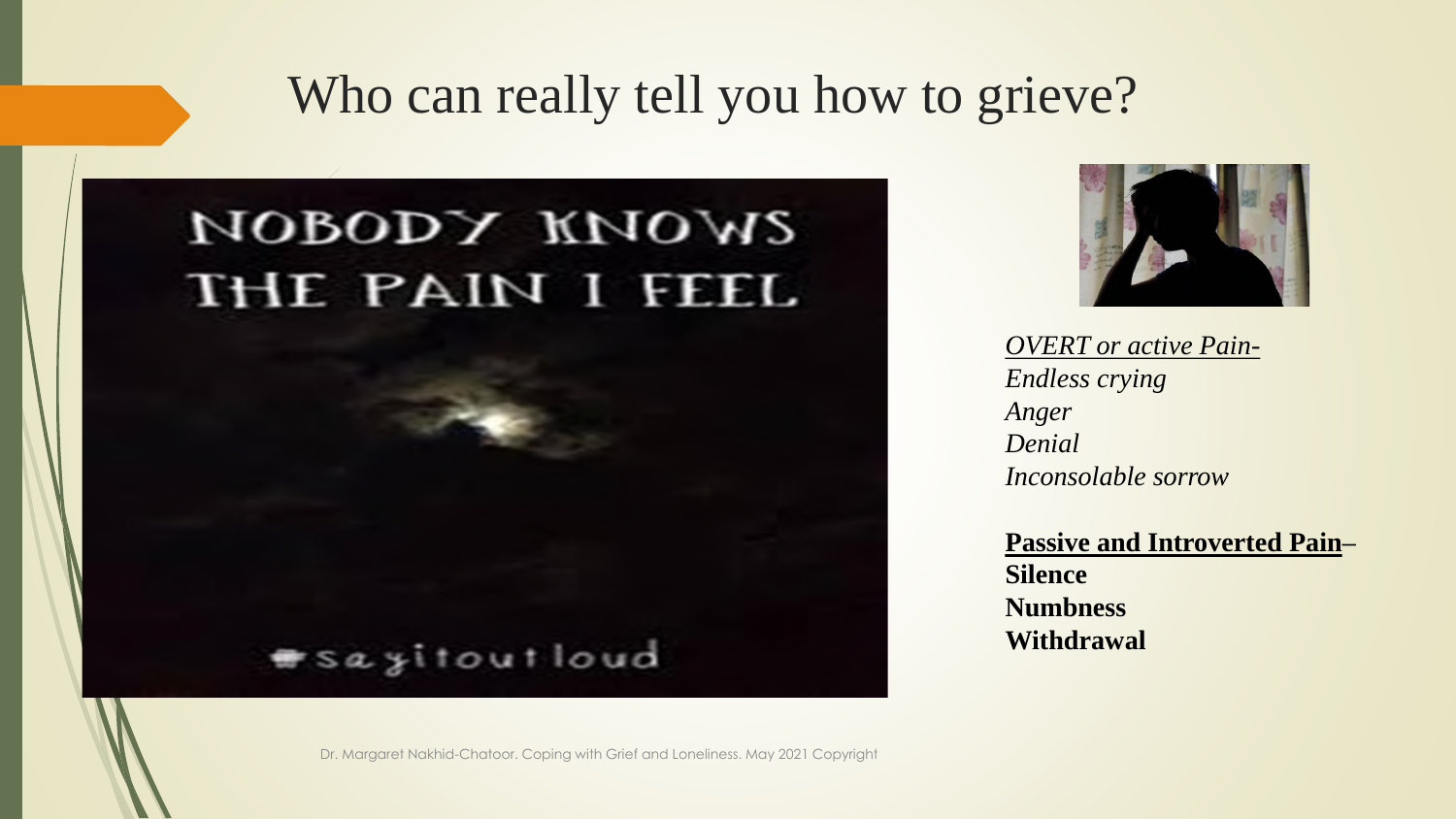# **Grief changes you…..**

- For you to feel the grief, this is an acknowledgement of the **VALUE** of the relationship that you had with the person
- How somebody else grieves or handles their situation, has nothing to do with how **YOU**  cope.
	- Everybody will have their own personal experiences with loss.
	- You will change either positive or negative

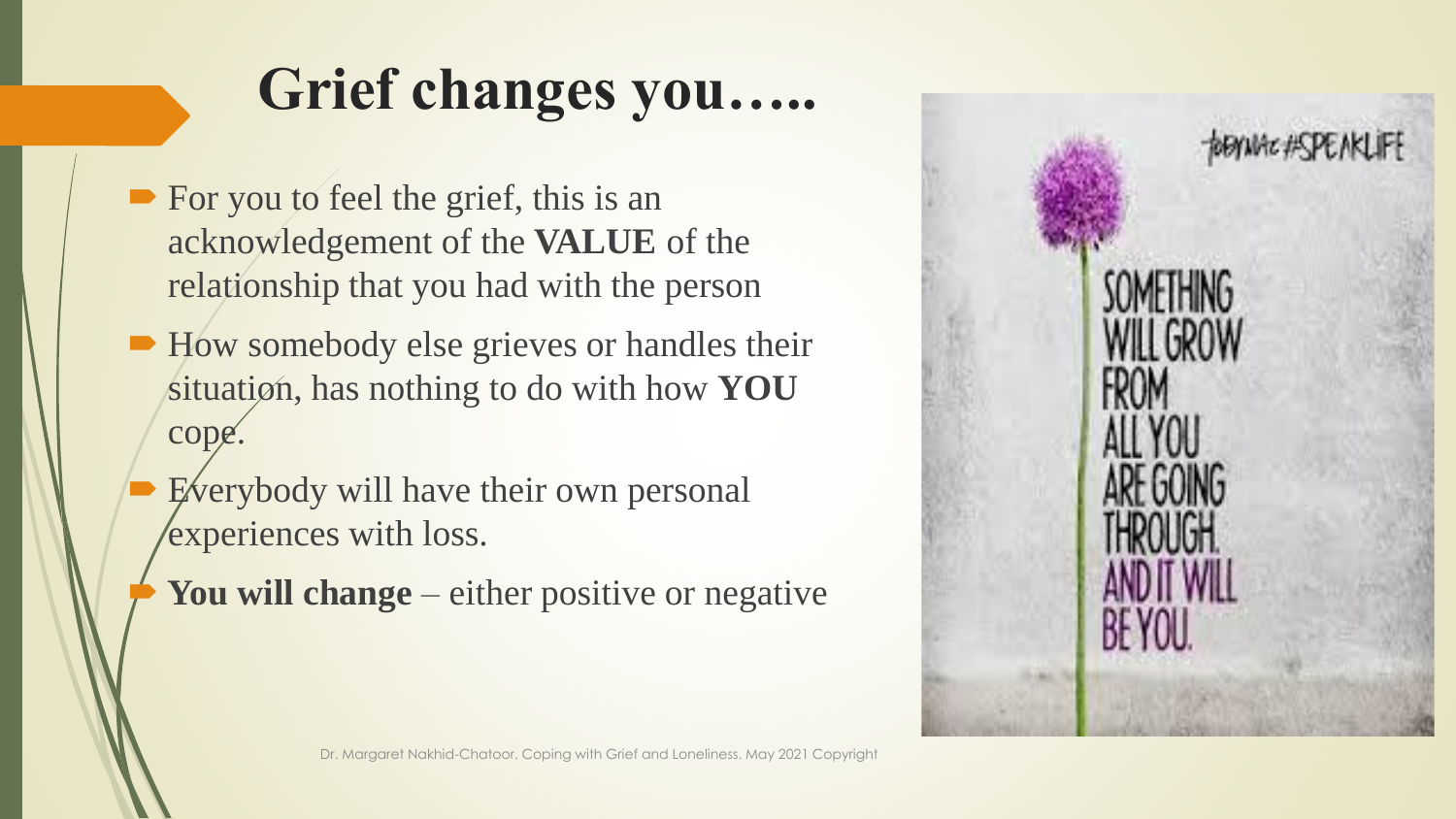# **Grief and Loneliness – are these the same?**

- **Grief is the result of an <b>EVENT** that has happened e.g. death; loss of a relationship; divorce; separation
- **Loneliness** is a **SYMPTOM** of grief spending more time alone; loss of interest in attending social events; gaining weight or losing sleep; feeling alone or isolated

#### **WHAT grief and loneliness does to you:**

- Sustained grief and loneliness can take a toll, both physically and emotionally.
- It can FREEZE us into **apathy, listlessness, constant worry and suicide ideation.**

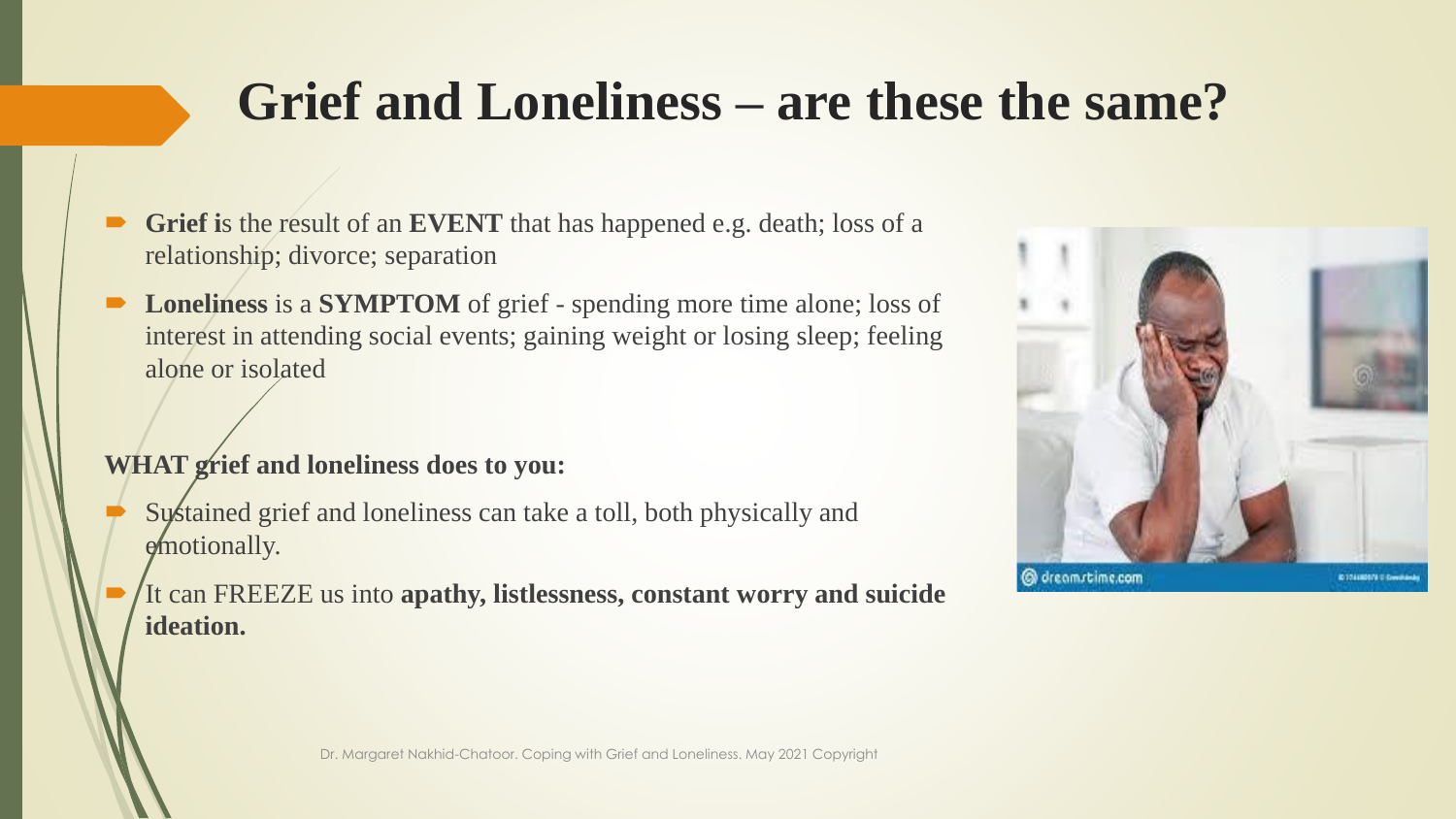### **Grief and Loss**

**Grief** – a natural response to a loss. It's the emotional suffering you feel when something or someone you love is taken away.

**Loss** – the **absence** of someone or something  $-$  a loved one; a job; separation; divorce

Grieving presents significant challenges, regardless of age or circumstance in life.

**Sudden or unexpected Loss –** without warning



**Relationship Loss**





**Anticipated Loss –** with warning; an expected death

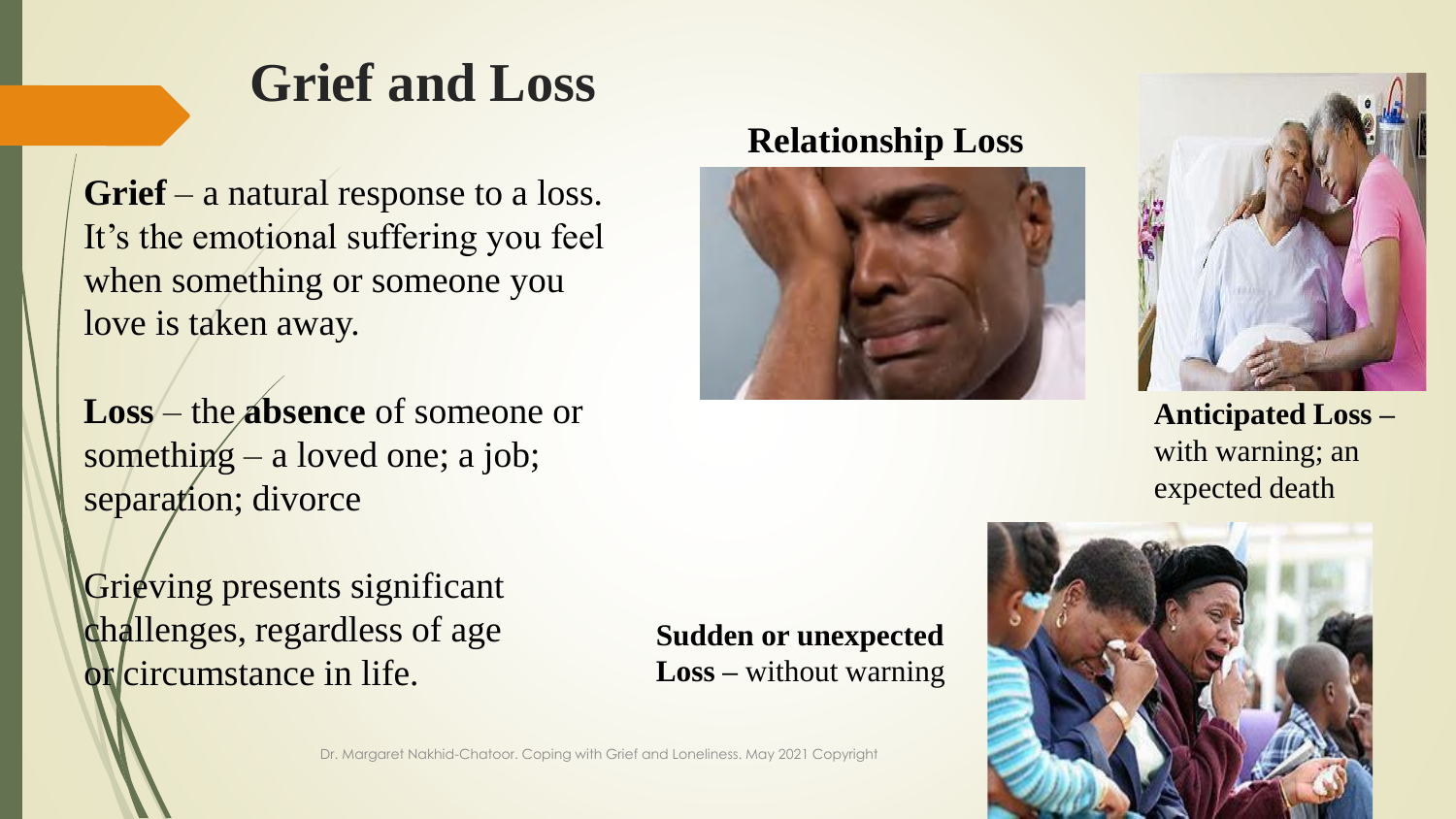# **Ambiguous Loss** – that cannot be explained

This loss occurs without closure or understanding

- **How did the person really die?**
- **Why can't they find the body?**
- **I know the killer/s. Why aren't they in jail?**
- **I still don't believe HOW they died! I want to know more!**

It leaves a person **searching for answers** and delays the process of grieving.

It often results in **complicated or unresolved grief**

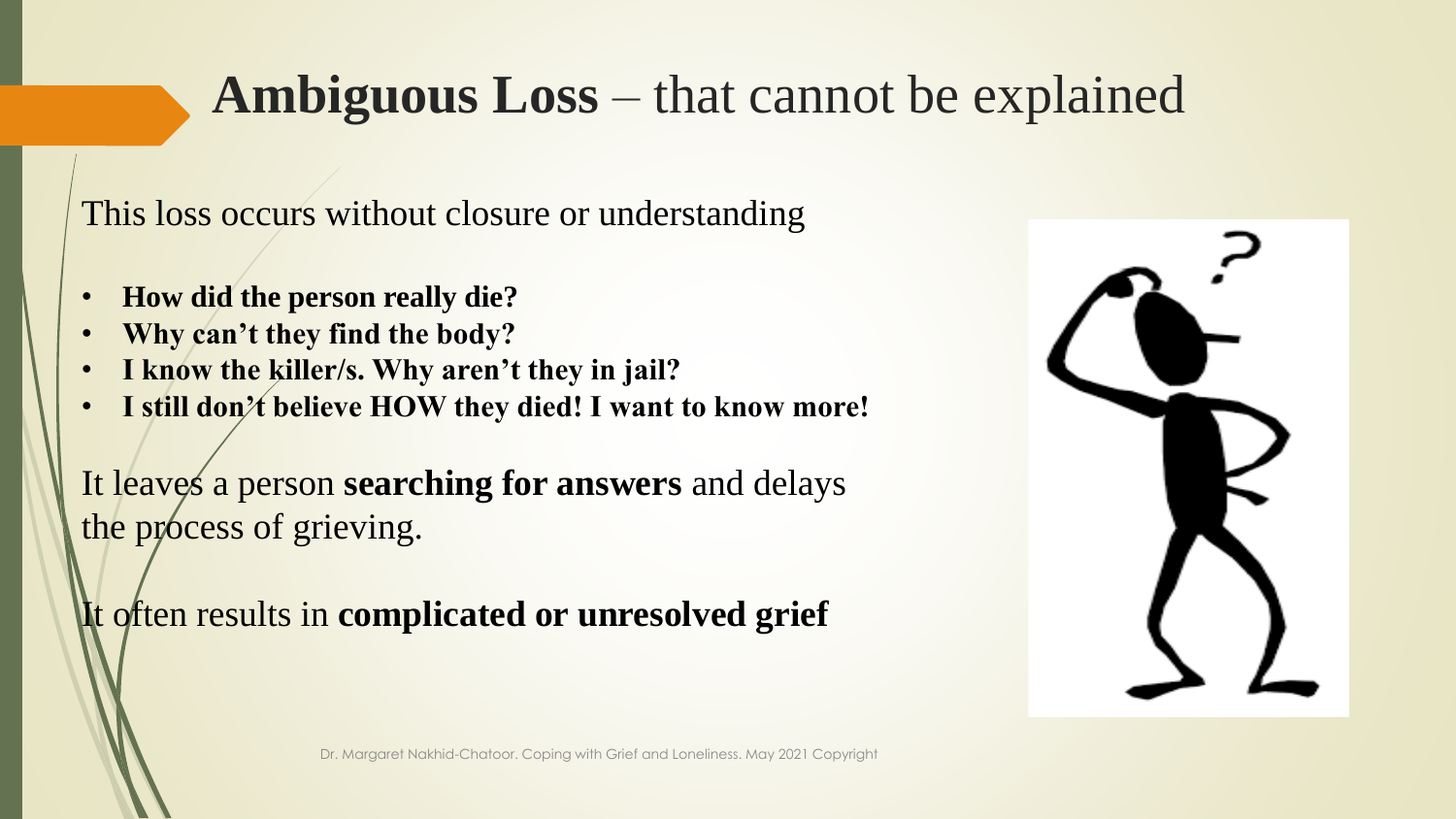# The Grief Journey: **Normal** Grief (uncomplicated)

- ➢ Emotions that are normal and expected. Most common type of grief as persons cope with the death of a loved one
- $\triangleright$  Can be acute, immediately after a loss **anger; denial disbelief; yearning**. May slowly diminish with the passage of time, as feelings give way to **acceptance** of the loss.

No 'right' way to grieve.



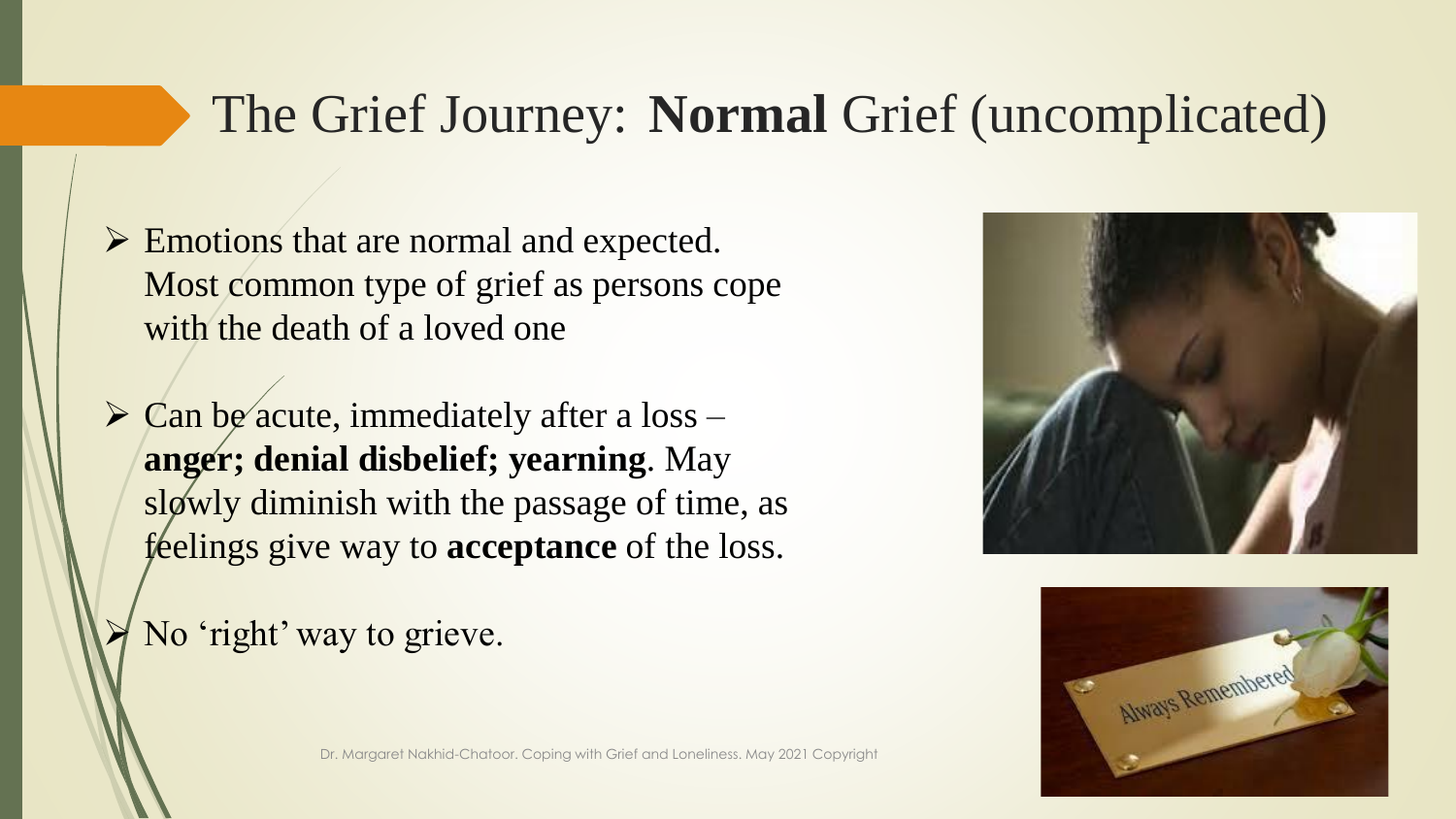### **Complicated** Grief – when grief does not go away

(can lead to severe depression if there is no intervention)

- **Intense longing and yearning** for your deceased loved one
- Intrusive thoughts or images of your loved one
- **Denial of the death** or sense of disbelief what really happened?????
- Imagining that your loved one is alive
- **Searching** for your deceased loved one in familiar places **Avoiding** things that remind you of your loved one
- **Extreme anger or bitterness** over your loss/relationship ▪ Feeling that **life is empty or meaningless**



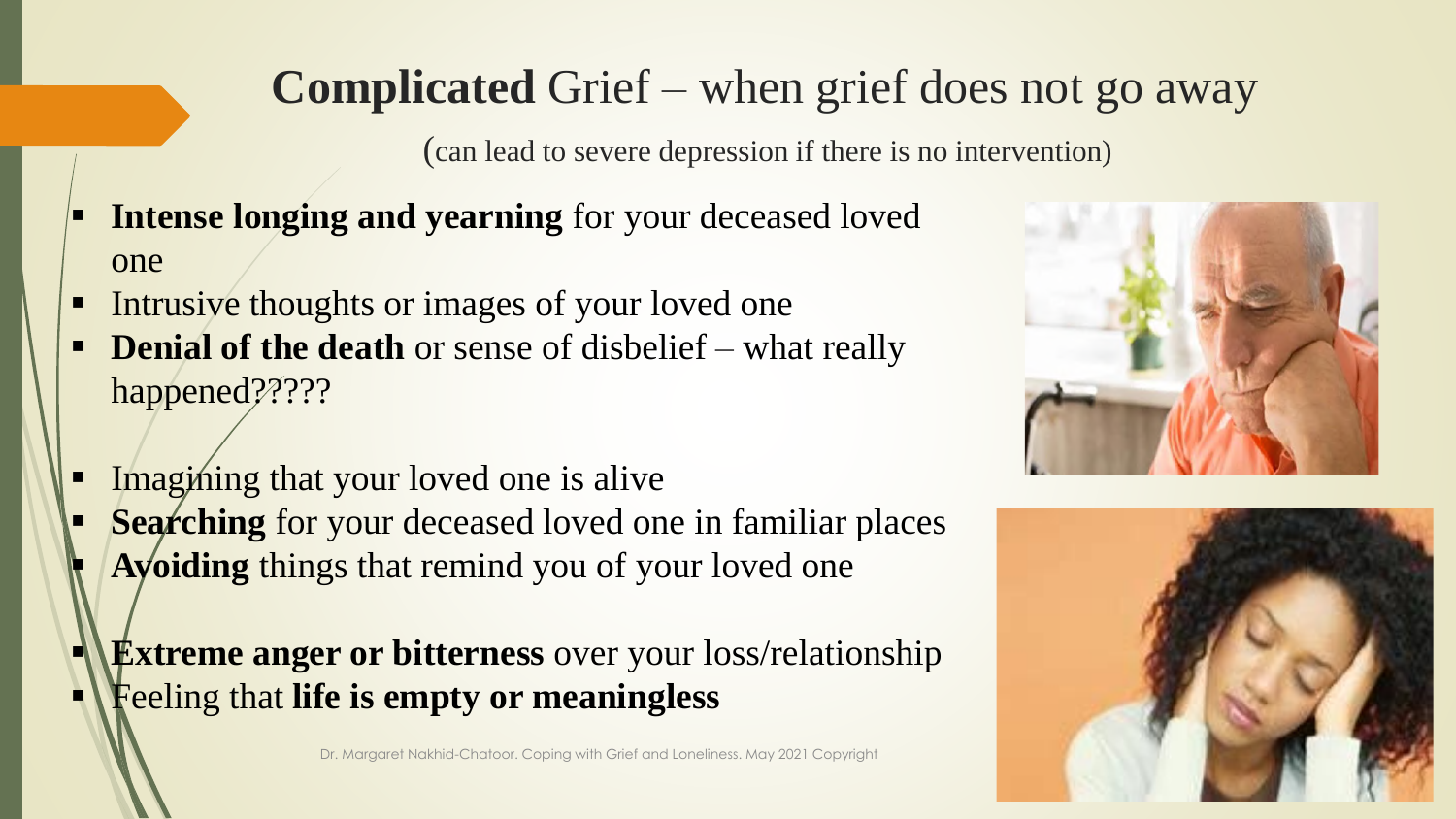# **The difference between Grief and Depression**

**Complicated Grief can** lead to severe depression, if there is no intervention or an attempt to understand the loss.

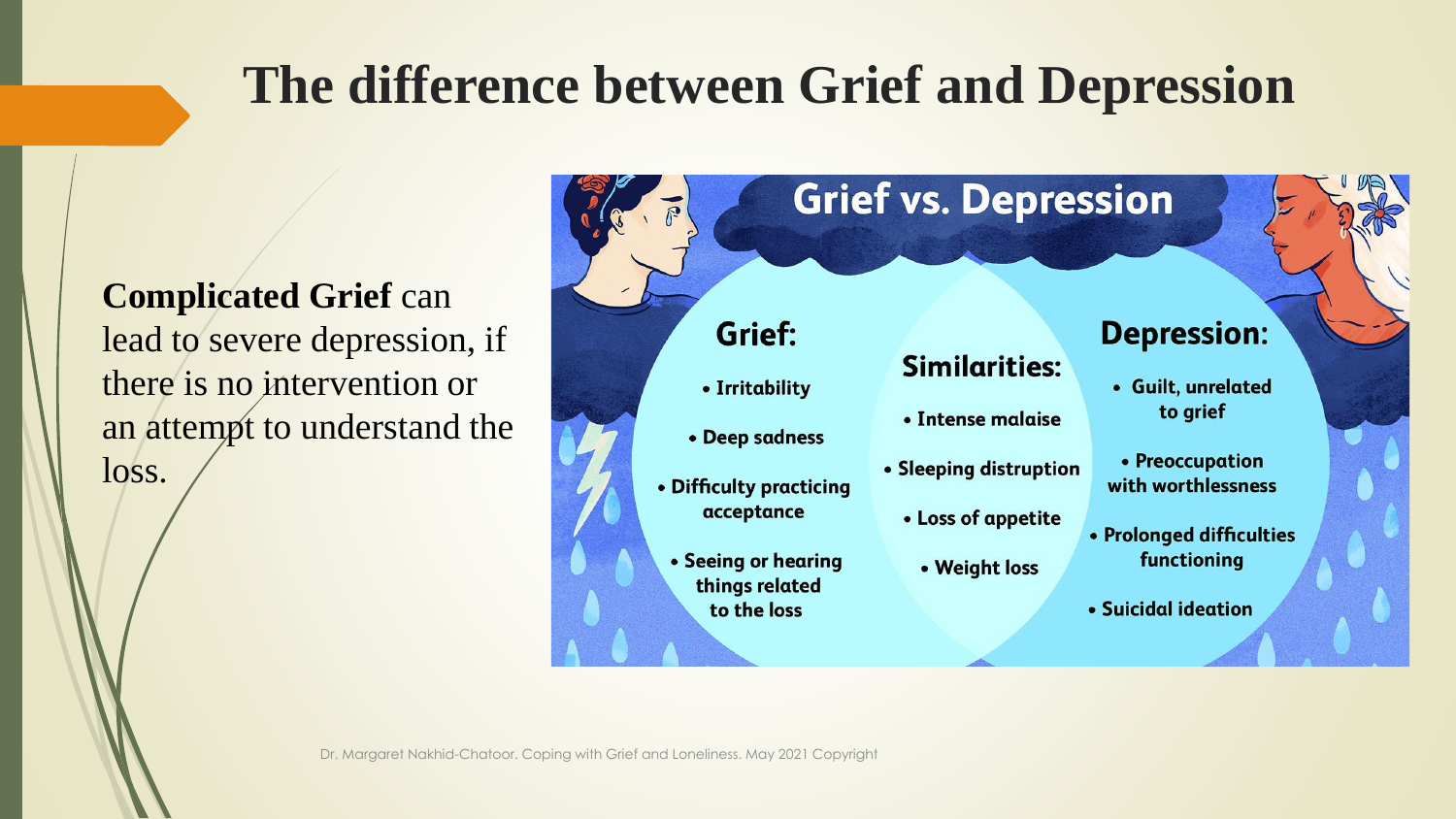# *Loneliness* – the most chronic problem facing the world today – Mother Teresa

Loneliness is the **ABSENCE** of a needed relationship:

- Something is **missing** from my life
- When I see other couples, I want to **cry**
- Why did God allow this to happen to our family?
- I am **tired** of being alone
- I feel **abandoned** who will be here for me now?
- Family members and friends don't want to come around me because I am always so sad, crying, **talking about the loss**

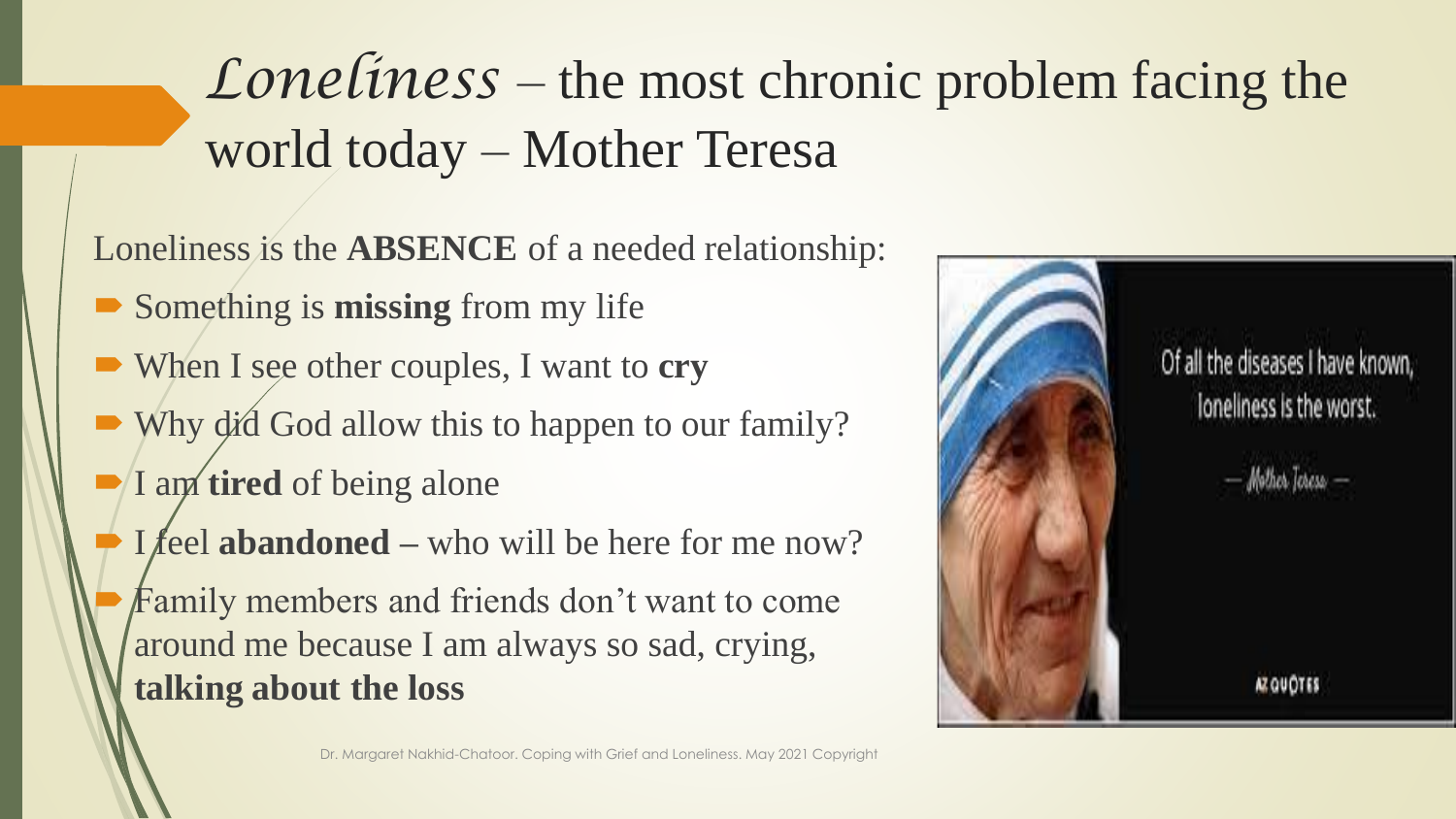# Loneliness - the **Absence** …of their presence

- After all the tasks are done for the day, and night settles in………..
- When something is missing...
- When the **heartache begins**….the longing for their presence…their voice….just to be there….
- $N\phi$  Nobody to bother to talk to to call up
- Nobody to be around, who **understands you**  for who you are
- The empty chair where he/she sat

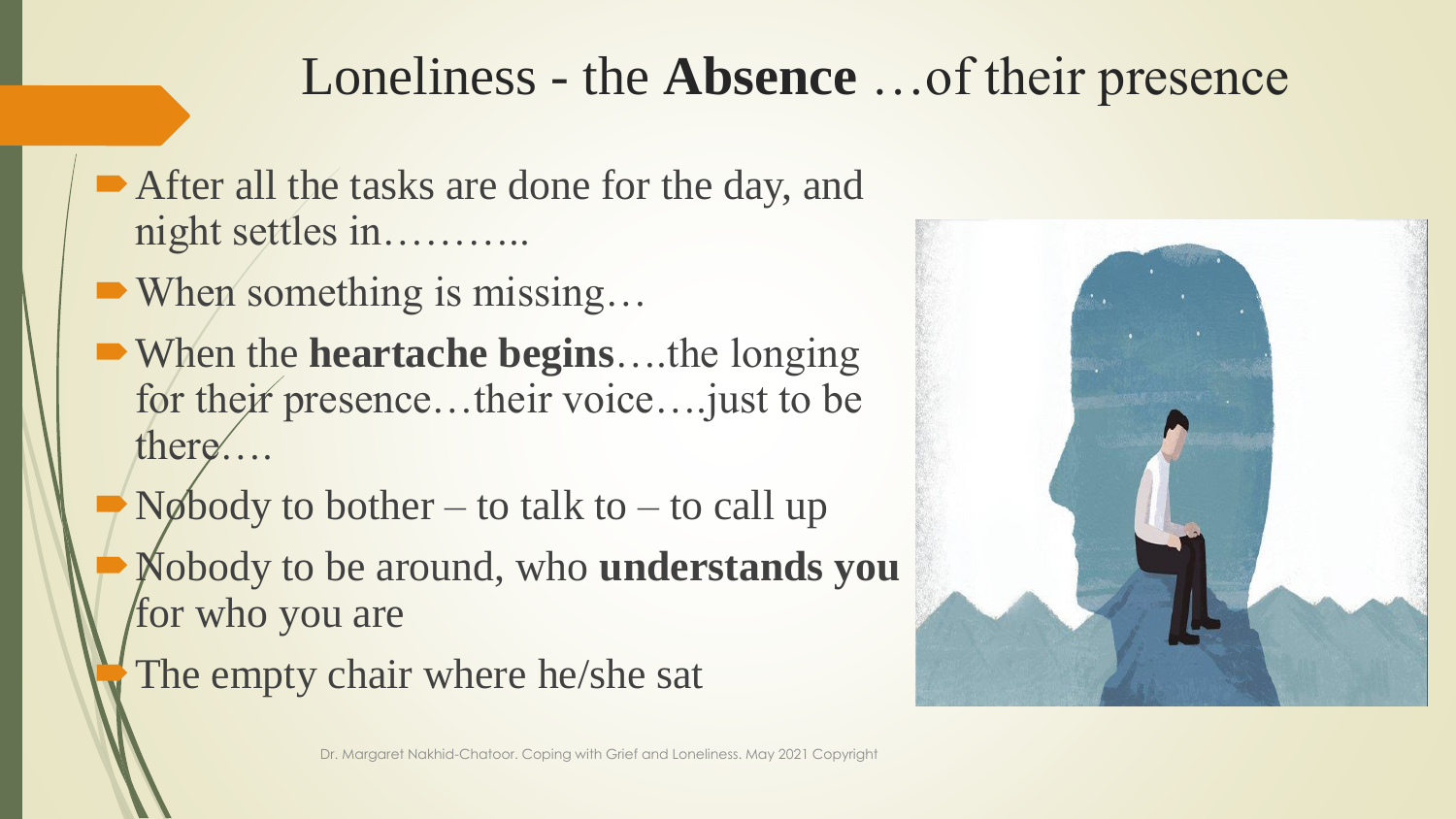### **Consequences of Loneliness (a public health issue)**

- Over 35% of adults (45 and older) are lonely
- **Loneliness is a significant predictor of poor health**
- Lonely people are less likely to be involved in social events, which can mean poorer health for mental, physical *and* emotional well-being.
- **45%** incréase in risk of death
- **59%** greater risk of mental and physical decline
- Decline in your ability to perform activities of daily living (ADLs)
	- **P**evelopment of brain biomarkers associated with **Alzheimer's disease**

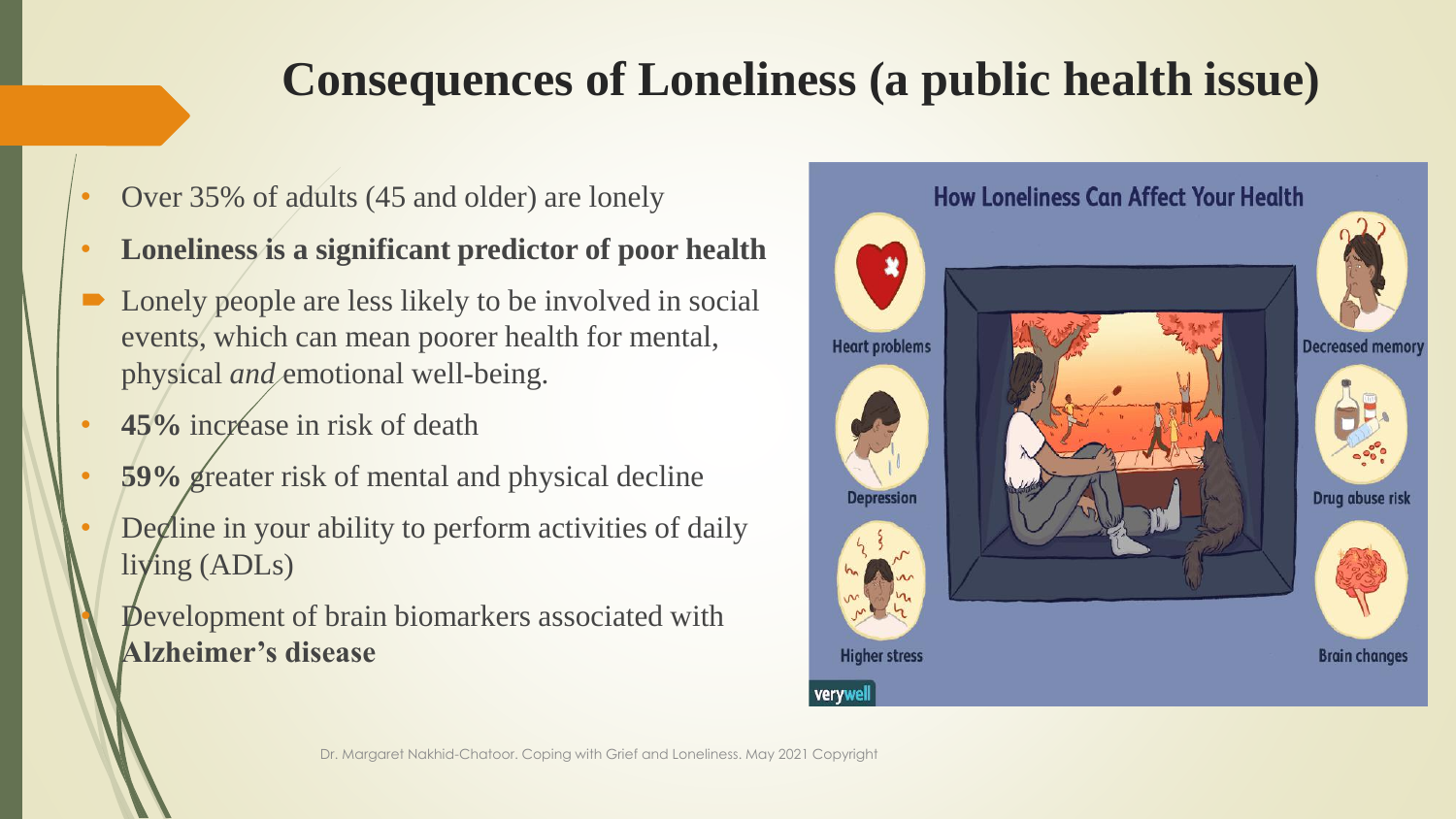# **Where is God in all of this?**

- **Many times He meets our needs, what we have asked for - through other people**
- **When we shut ourselves away from others, we may fail to see His message or His gifts**



And the God you question, the God to whom you cry out and rail at, the God you feel anger, grief, and confusion towards-that God is the only one who can put the pieces of your heart back together. Tracy W.

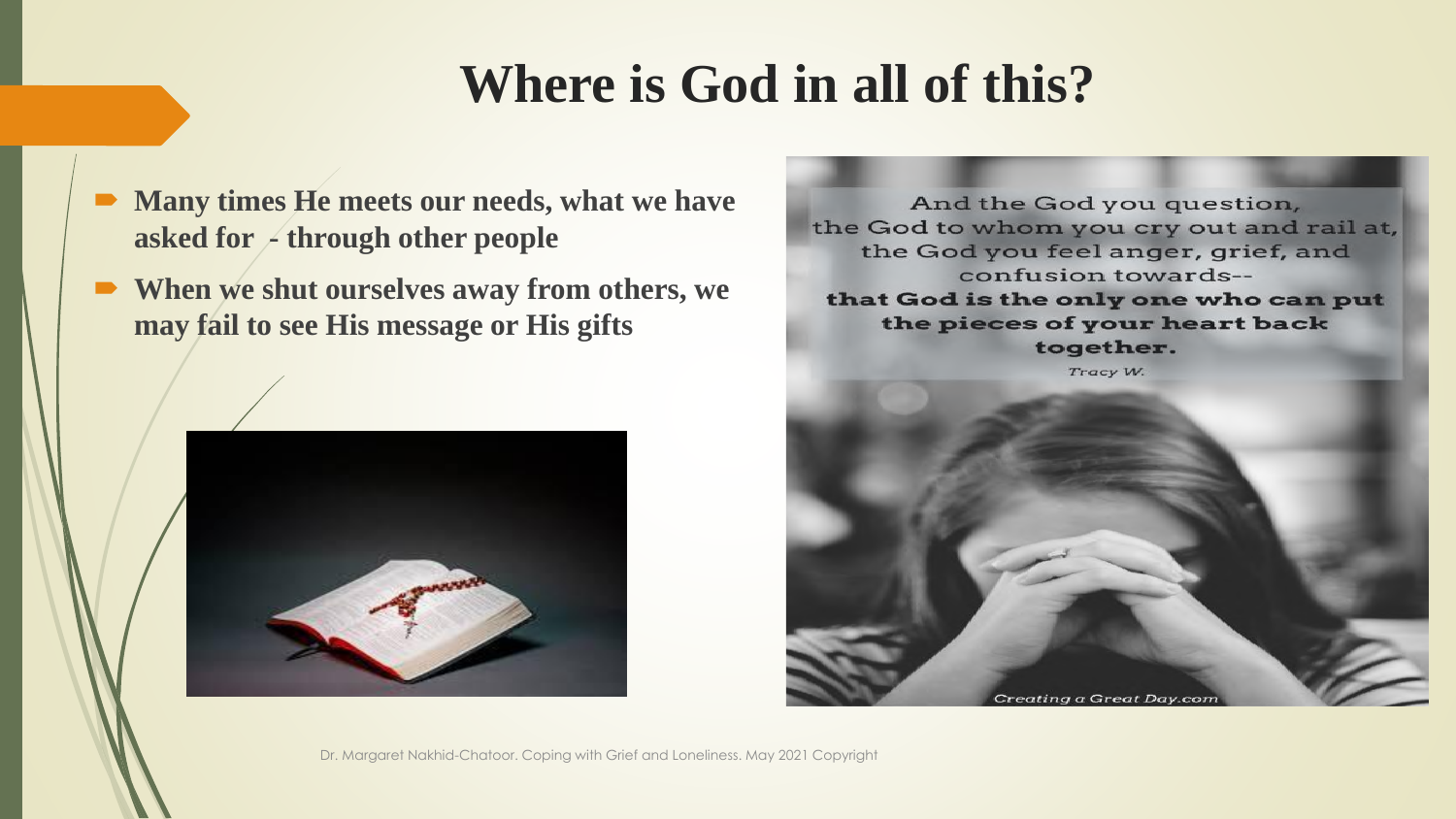### ✓ **Symptoms of grief:** Tick all the ones you may have.

How many of these symptoms have you experienced lately - in the last three months?

- **Emotional** anger; anxiety; despair; emptiness; hate; panic; relief; self-pity; resentment; hopelessness
- **Mental** absent-minded; confusion; loss of control; sense of unreality; detachment
- ✓ **Behavioural** crying; dreams of deceased; isolation; restlessness; social withdrawal
	- **Spiritual** anger at God; questioning; searching for meaning; drawing closer to God; visitations

**Physical** – chest pains; diarrhea; dizziness; fatigue; unable to sleep; lack of energy; headaches

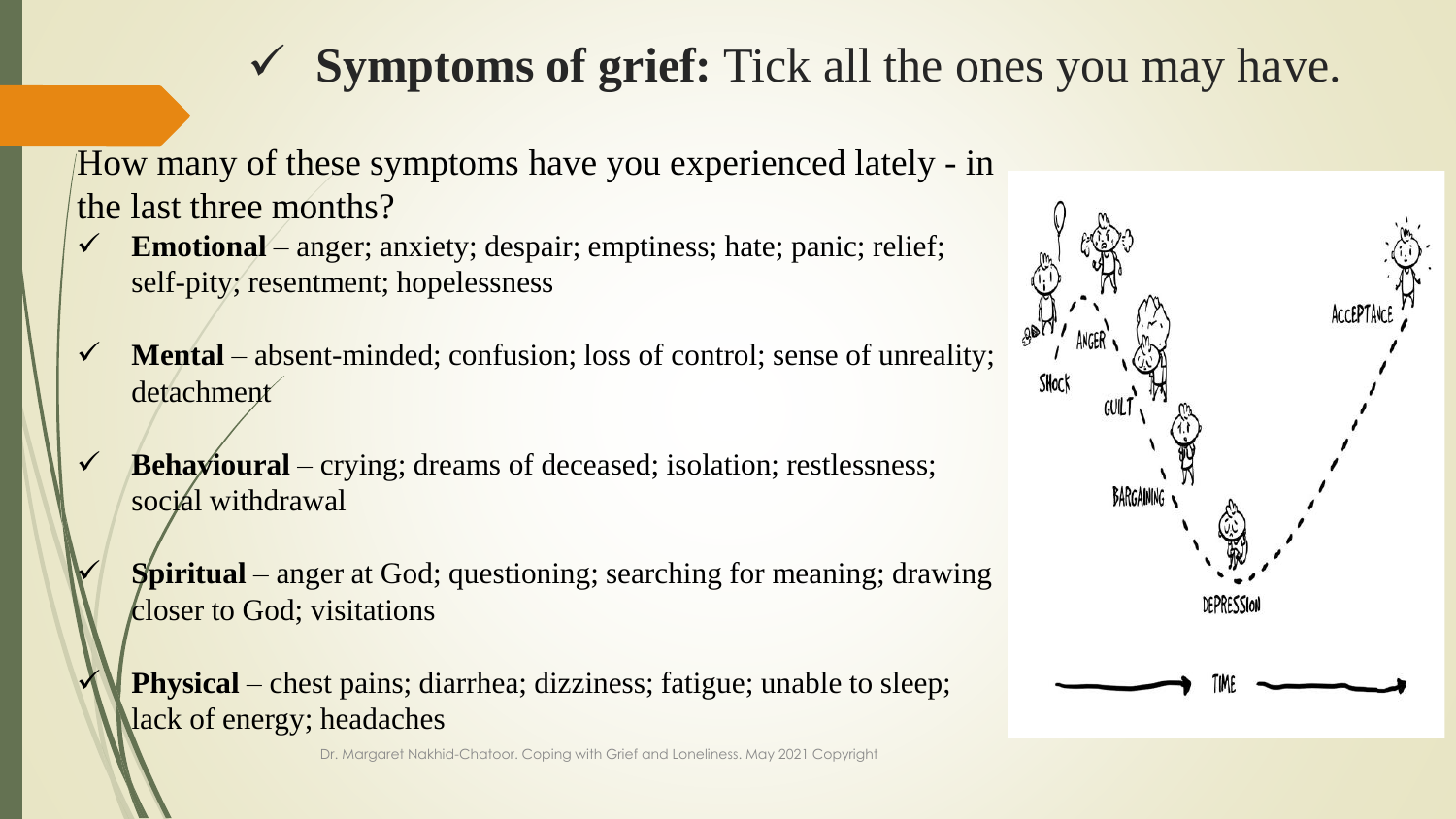# **Coping mechanisms – FINDING MEANING**

**(***Talking about the LOSS and trying to find meaning)*

This is central to the reconstruction of meaning.

**Is it getting better?** If not, why not?

#### **SOME Intrusive THOUGHTS…**

- It has been a long time. Why don't I feel better?
- How can I go on?
- How can I live without my partner?
- I feel suicidal. How do I cope?
- My friends avoid me. I talk about it all the time.
- No-one understands me. I feel all alone.
- Counselling hasn't helped me. What next?
- I feel guilty. I'm making everyone around me unhappy…

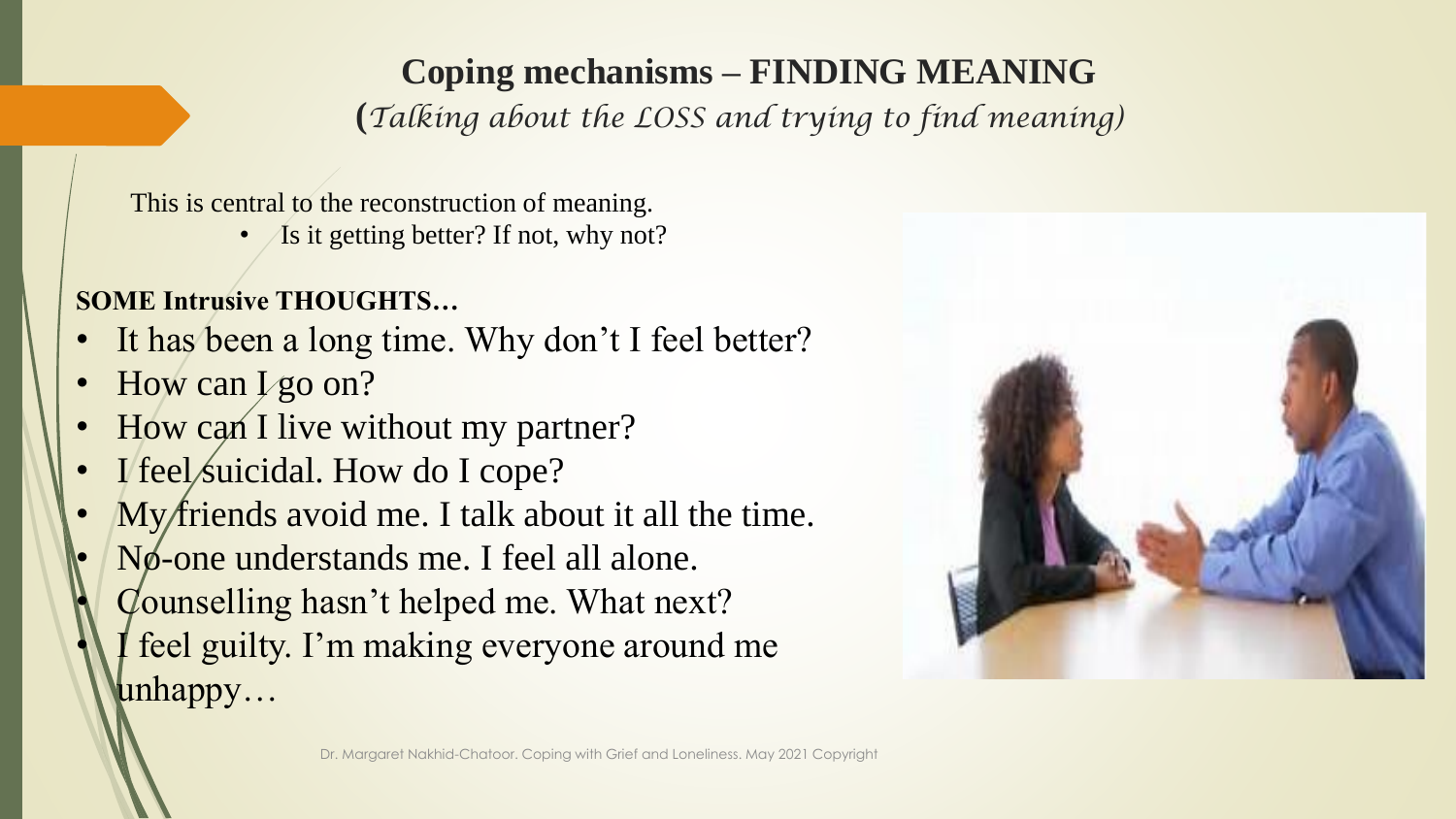# HOW to cope with the loss of a loved one – in your own, individual way.

- **1. Acknowledge** your pain.
- **2. Accept** that grief can trigger many different and unexpected emotions.
- **3. Understand** that your grieving process will be **unique**  to you.
- **4. Seek out face-to-face support** from people who care about you.
- **Support** yourself emotionally, by taking care of yourself physically.
- **Recognize** the difference between grief and depression.



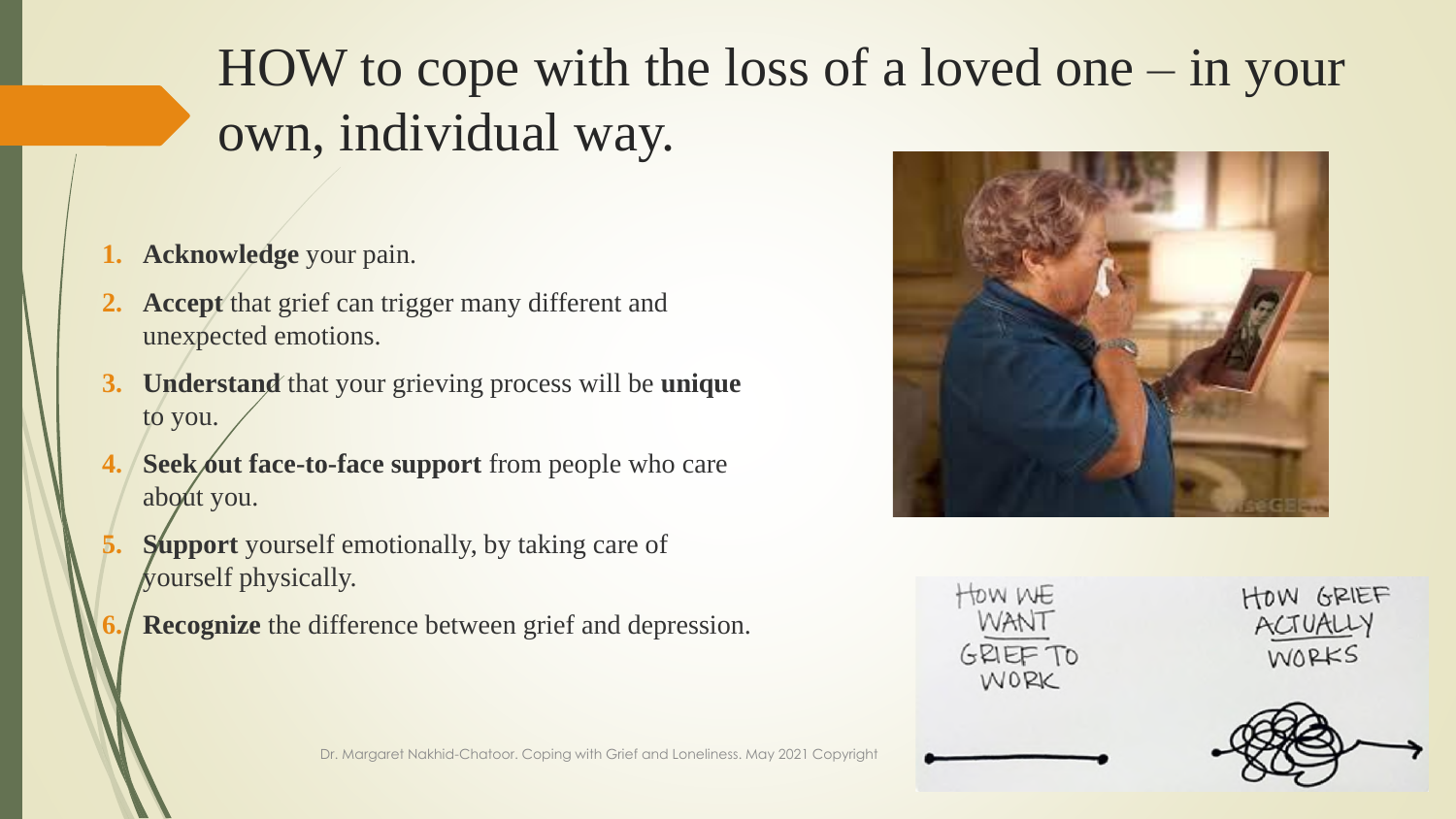# Coping with Loneliness

- $\blacktriangleright$  **Ask for Help** talk to someone about how y feeling
- **Have Patience** Take your time to grieve and neal
- **Journal** Write down your thoughts and **challenge those that do not add value to you**
- **Self-care** Look after yourself. Eat properly; stay hydrated; sleep; exercise
	- **Find Support** online chat; support group. Stay connected with friends
	- **Goals** Set realistic goals that you want to achieve. Take it one day at a time.







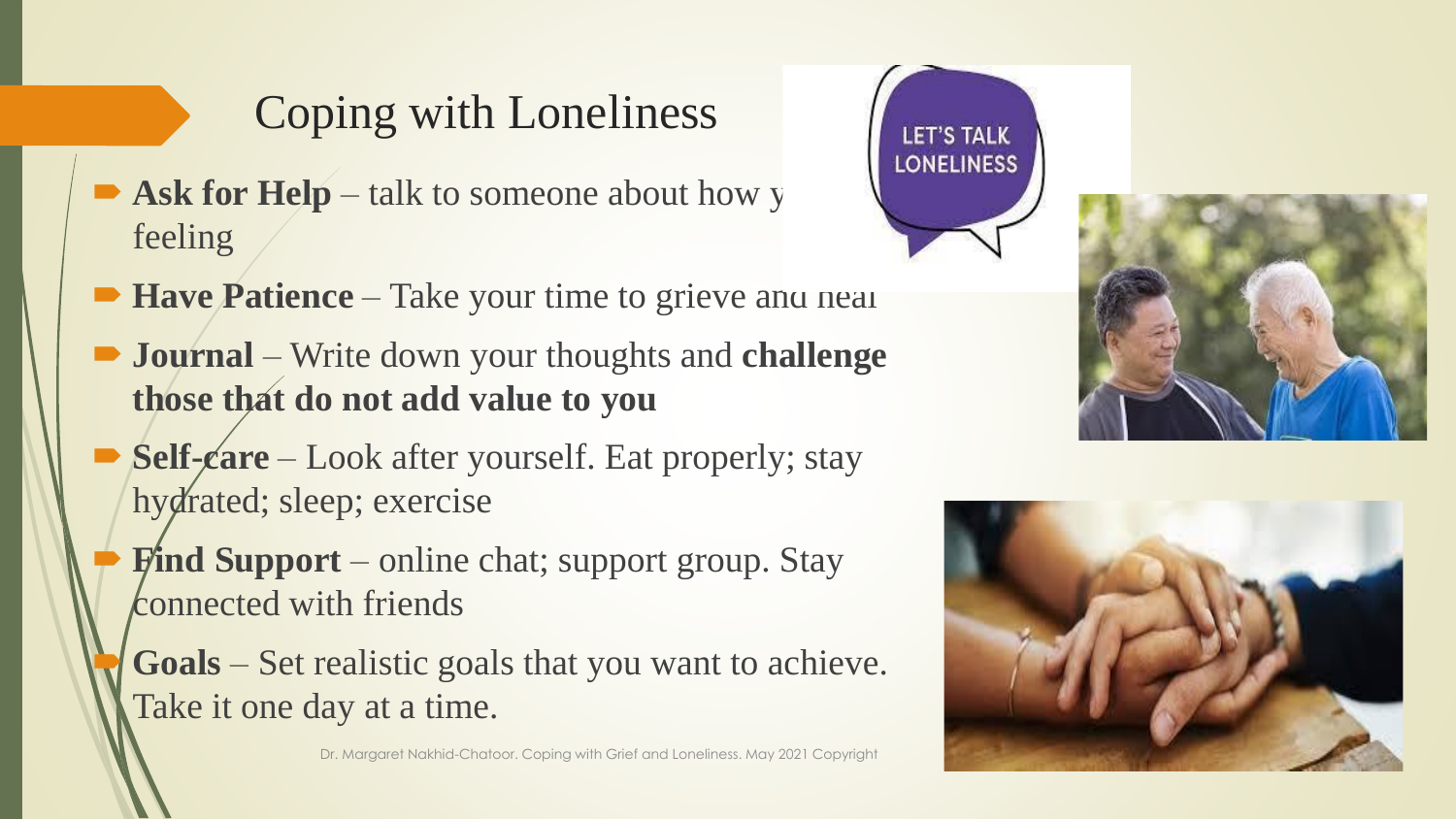







#### Dreams Clothes Personal Objects



#### **The need to have keepsakes as a reminder. Is this healthy?**

#### **This can be a coping mechanism.**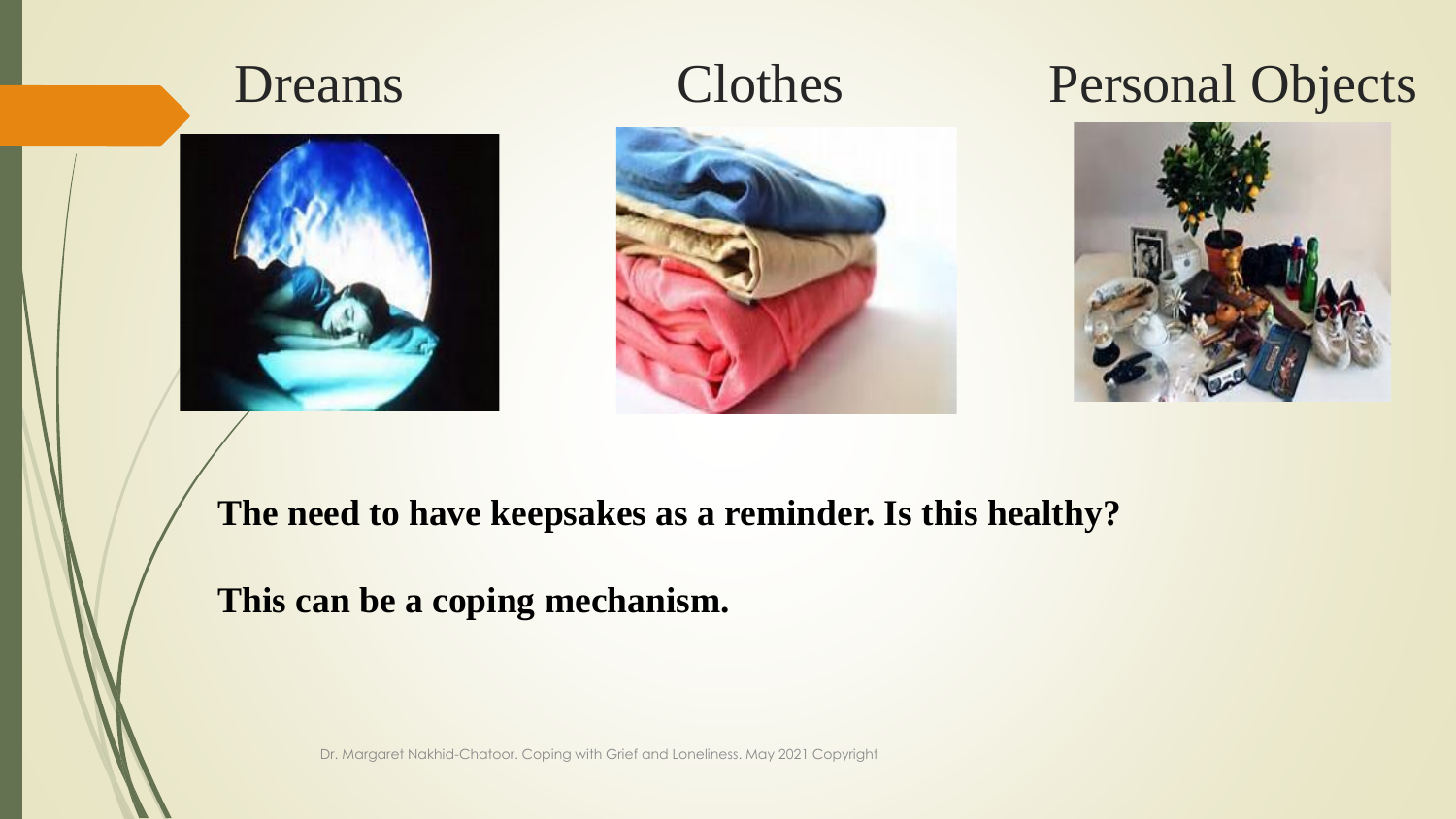# Coping with Loss - *Remembering*

 $A \cdot S \cdot A \cdot P$ <br>ALWAYS<br>SAY A<br>PRAYER





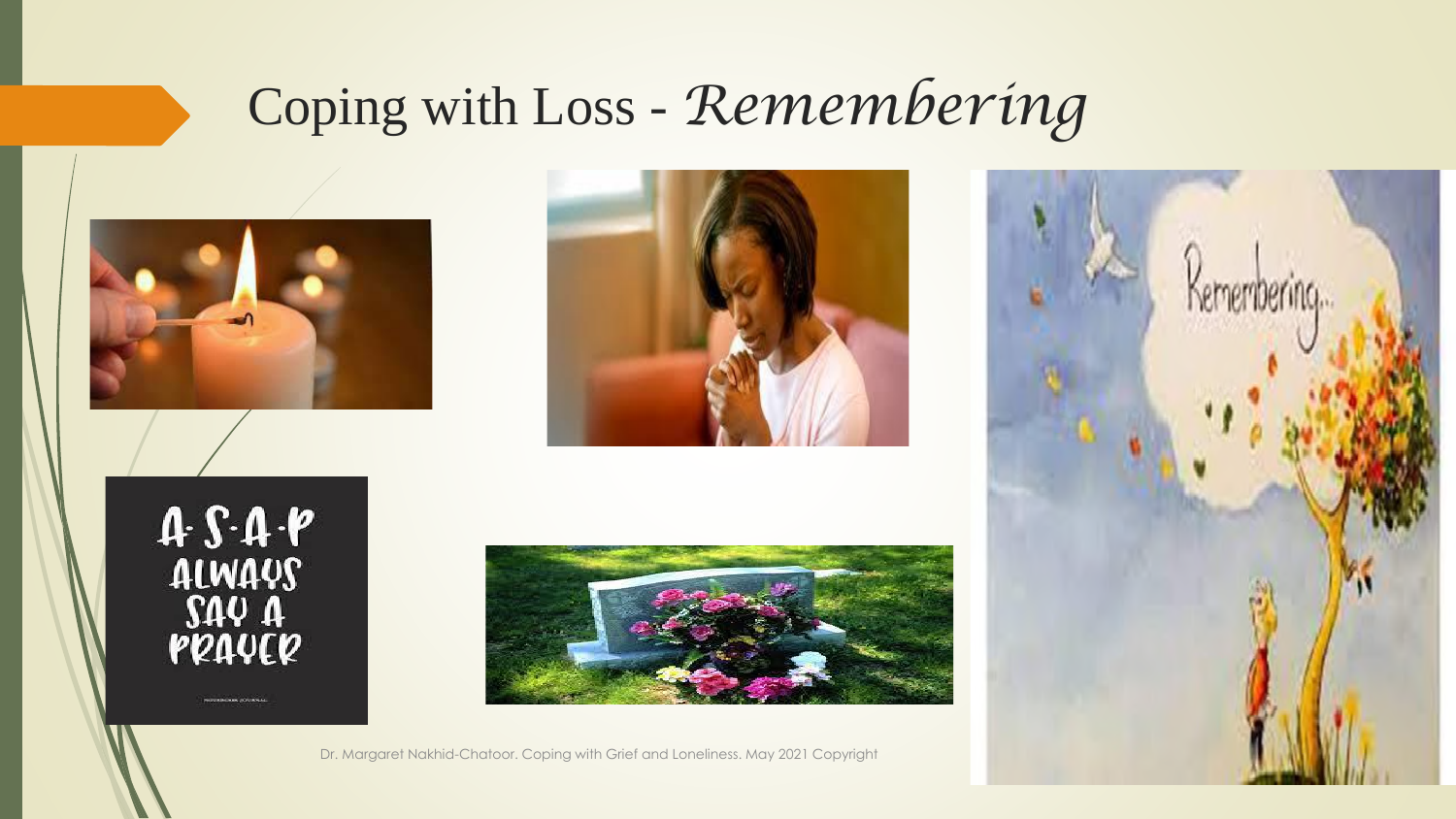# **Post Card Activity** – *the final farewell*

o **What would you want to tell your loved one?**

o **State some final parting words**